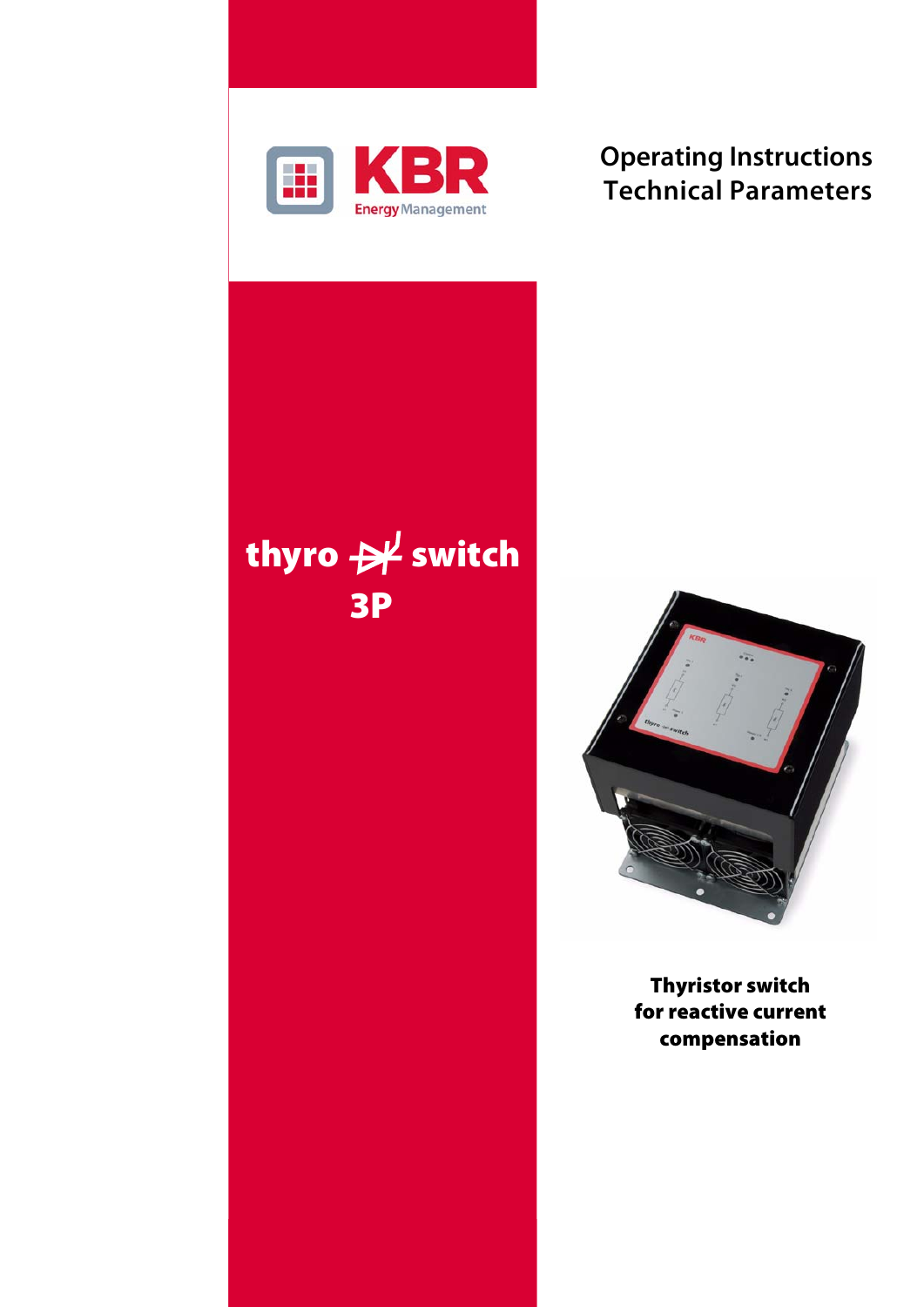# **Table of Contens**

| 1.  |                                                             |  |  |
|-----|-------------------------------------------------------------|--|--|
| 2.  |                                                             |  |  |
| 3.  |                                                             |  |  |
| 4.  |                                                             |  |  |
| 5.  |                                                             |  |  |
| 5.1 | Alternating current compensation against zero-leaders  6    |  |  |
|     | Alternating current compensation phase against phase<br>5.2 |  |  |
| 5.3 | Three-phase current compensation 690V U 8                   |  |  |
| 6.  |                                                             |  |  |
| 7.  | Power limitation depending on ambient temperature  10       |  |  |
| 8.  |                                                             |  |  |
| 9.  |                                                             |  |  |
|     |                                                             |  |  |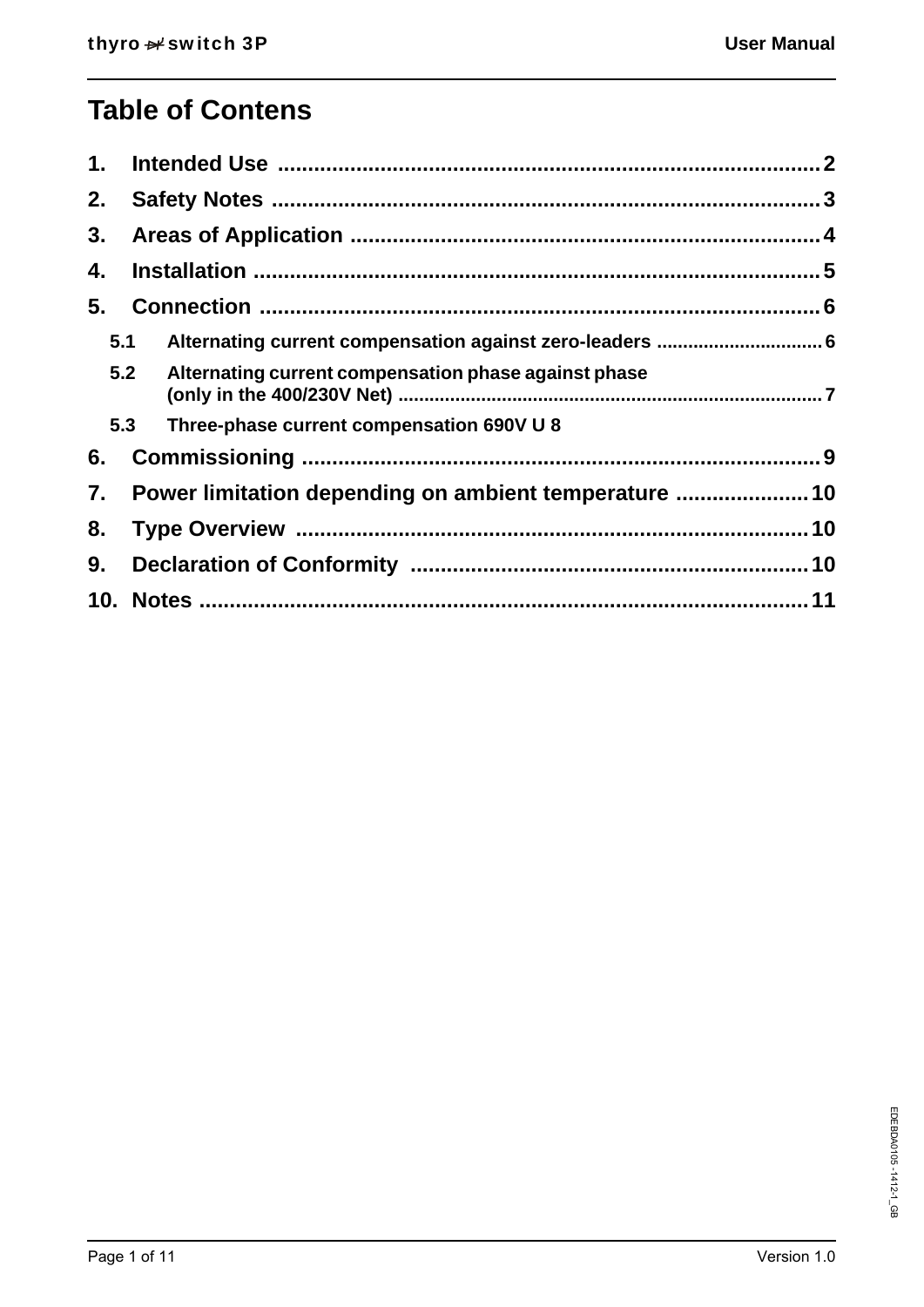### **1 Intended Use**

The **thyro**  $\mathcal{H}$  switch 3P is a power electronics component for connecting capacitive loads to the power network. The device is intended exclusively for installation in switchgear and controlgear. Only reactor-protect compensation stages (up to 14%) can be switched. That means: You must not switch non-reactor-protected compensation stages. First and foremost, symmetrical three-phase current compensation is intended as the application, but it is also possible to switch three separate alternating current compensation stages simultaneously.

### **Technical Data**

### **Input:**

- Control input
- Fuse protection

#### **Supply circuit:**

- Auxiliary voltage
- Fuse protection

#### **Load circuit:**

- Supply voltage  $U_N$
- Load current
- Power dissipation

### **Application area:**

Creepage distance from control input to main circuit:

- Rated voltage
- Harmonic voltage

#### **Re-make tome:**

- Cyclic operation

#### **Electrical safety:**

Standards and amendments

- Class of protection
- Distance
- Degree of protection

#### **Environmental conditions:**

- Standards and amendments
- Operating temperature
- Humidity; non-condensing
- Storage temperature

#### **Mounting:**

- Mountin position
- Cooling distances

10-27V DC; 3 Inputs à max. 30mA max. 6A

230V AC 50/60Hz max. 35VA max. 6A

 $\triangle$  400V / 50Hz; Y 690V / 50Hz max. 100A 70 A-Type approximately 3 x 1,1 W per A 100A-Type approximately 3 x 1,05W per A

>10,5mm for SELV-voltage circuits UN±10% DIN EN 61000-2-4 class 3; THD max. 10% **Switch-on delay:** Input: 0 … max. 20ms Input: 0 … max. 33ms

> I EN61010:2001 for pollution degree II; CAT III IP10

DIN EN 60721-3-3/A2 (3K5+3Z11) EC 721-3-3 (3K5+3Z11)  $-5^{\circ}$ C...  $+55^{\circ}$ C. 5%...95% -25°C... +70°C

Vertical or horizontal min. 50mm to the ventilator and min.150mm to gate cooler **Housing:** 220 x 182 x 188mm (H x W x D) **Weight:** approximately 5800g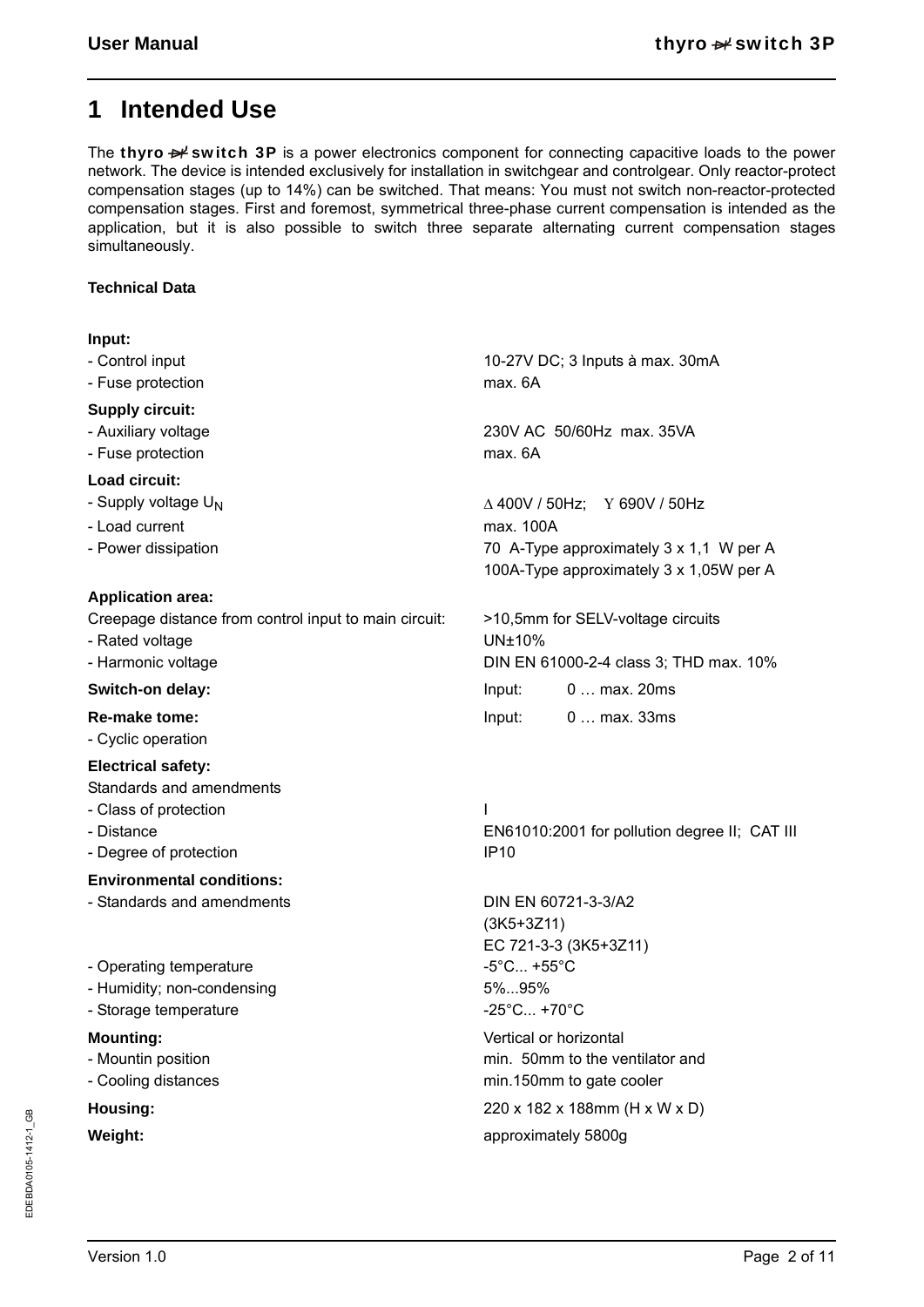### **2 Safety Notes**

Due to the design with forced cooling, that is with the use of a fan, unimpeded air intake must in particular be guaranteed. The cooling openings must not be covered up. The distances specified from neighboring components must be observed. For nominal load, there is an increase in temperature between fresh air and exhaust air of max. 30°C for type 70A and of 35°C for type 100A. Temperature sensitive components such as cable ducts should be protected by cowls.

Temperature sensitive components such as cable ducts have to be protected accordingly.

The **thyro**  $\mathcal{H}$  **switch 3P** may only be operated with a series-connected power disconnecting device.

The thyro  $\mathcal{H}$  switch 3P cannot function alone as a component and must be project-planned for use with a compensation unit.

For detuned units, it is absolutely essential that the **thyro**  $\forall f$  **switch 3P** is connected upstream to the inductor and capacitor.

The thyro  $\mathcal{H}$  switch 3P may only be deployed in the context of its intended use.

Even when used only as intended, a defect cannot be ruled out. In this case the currents and voltages in the load circuit could be affected. In case of an error, the following cases are possible: Current interruption, halfwave operation or constant energy flow. Correct design of protective devices must therefore be ensured during project planning.

Incorrect operation or wrong connections could lead to destruction of the device or the load.

The thyro  $\forall$  switch 3P may only be connected with insulated crimping cable lugs.

Work such as assembly, maintenance and servicing may only be performed by skilled electricians. A soon as the **thyro**  $\forall$  **switch 3P** is connected to the power supply system, the capacitive load is charged to network peak voltage. This means that the load is under voltage, even when switched off, and remains connected to the power supply. When working on the load, disconnection from the network must be made under all circumstances. *Danger to life!*

Even after disconnection from the network, a residual charge remains in the capacitive load. Before working on the equipment, it must be checked that the capacitors are isolated from the supply. The discharge time of the capacitors must be taken into account.

**Note:** Power capacitors must be equipped with permanently connected discharge devices and be discharged within five minutes to a residual charge of 50µC at most, or a to a voltage of 60V. If this has a disturbing effect on the function of the electrical equipment, a warning sign must be put up in a clearly visible position stating that the discharge time is longer than five minutes. If it is possible to come into contact with the voltage of the capacitors, with the correct use of connectors, and these connectors can be pulled off without the use of tools, the discharge must be complete within one minute *(See EN 50178, Section 5.2.5)*.

For the design of the discharge equipment it must be remembered that capacitors when switched off are charged to a direct voltage at the level of the network peak voltage.

The parallel operation of facilities with conventional protective relaying and semiconductor technology is only possible for reactor-protected equipment. Otherwise the thyro  $\rightarrow$  switch 3P could be destroyed by the effects of charge transfer.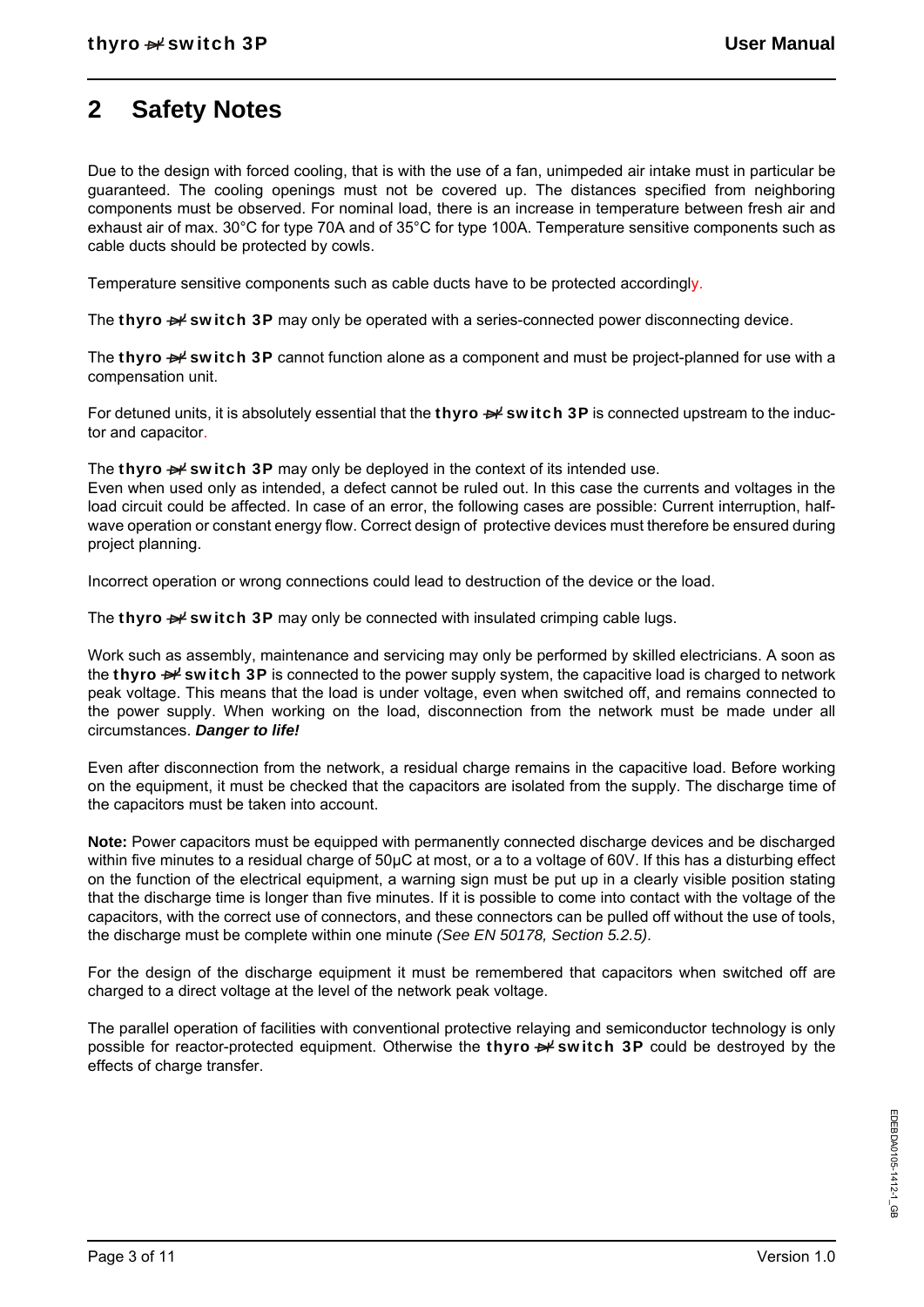### **3 Areas of Application**

The thyro  $\mathcal{H}$  switch 3P is intended in particular for facilities with frequent and rapidly changing reactive power loads. The advantages of the thyro  $\forall$  switch 3P compared to conventional technology are:

- High switching speed
- Switching behavior with low system pollution
- Switching with no wearing parts
- Long working life through practically unlimited frequency of operations

### **Areas of application:**

- Crane equipment
- Lifts
- Welding equipment
- Molding
- Wind turbines

The power switch can be operated in conjunction with VAr controllers, memory-programmable controls, computer systems and process control units.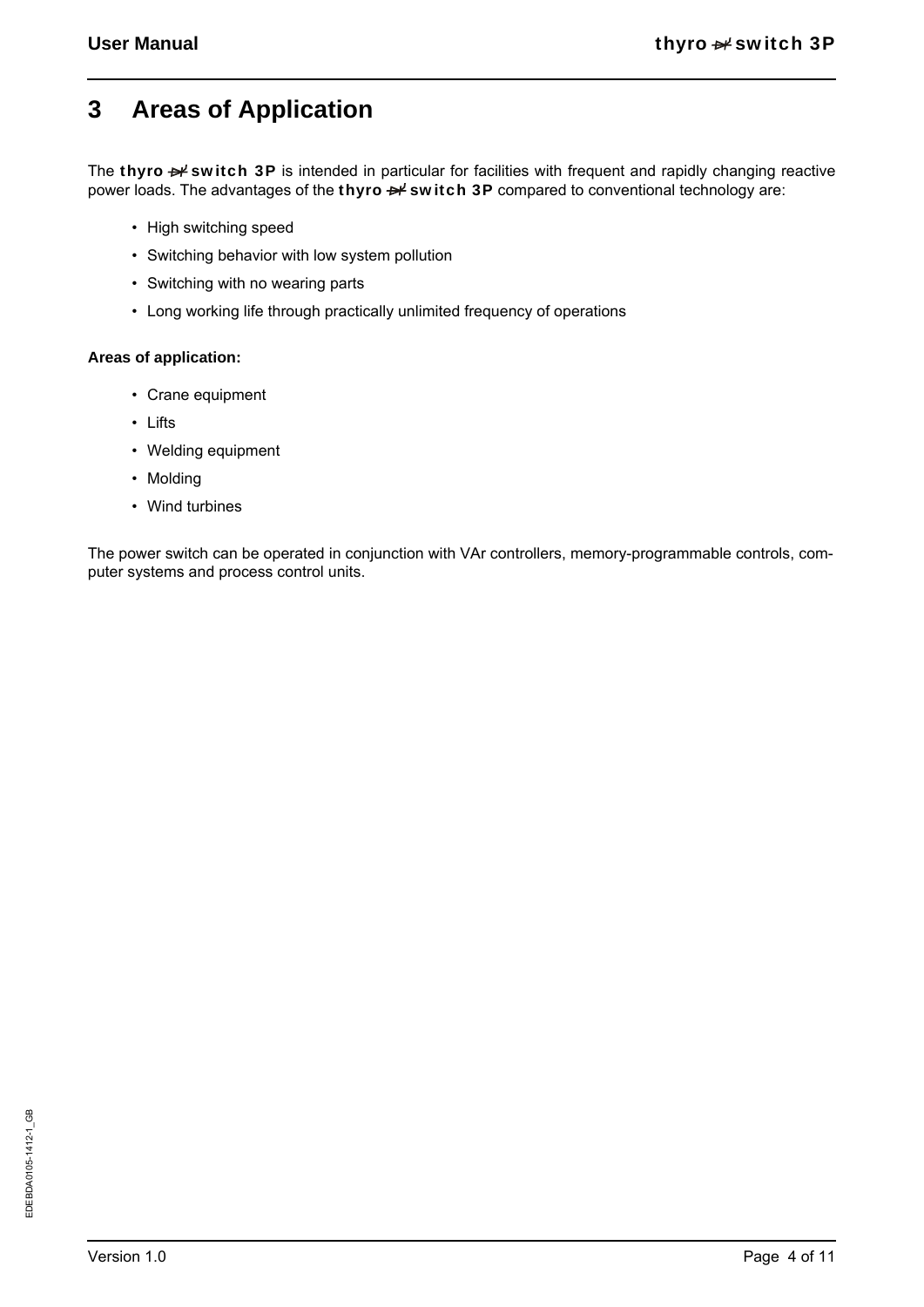### **4 Installation**

The thyro  $\mathcal{H}$  switch 3P can be installed horizontally or vertically. The integrated fan controls the air flow, so that nearly all the warm air produced is emitted in one direction. At maximum load, a temperature increase of max. 30°C for type 70A and of 35°C for type 100A can be expected. If temperature sensitive components are used, such as cable ducts, it is possible that cowls must be provided.

Temperature sensitive components installed in the vicinity have to be protected accordingly. The safe distances specified must be observed.

- Fan side: >50mm
- Heat sink outlet: >150mm

With vertical installation it must be ensured that warm air is always emitted upwards. When installing several thyro  $\mathcal H$  switch 3P on top of one another, cowls should be used.

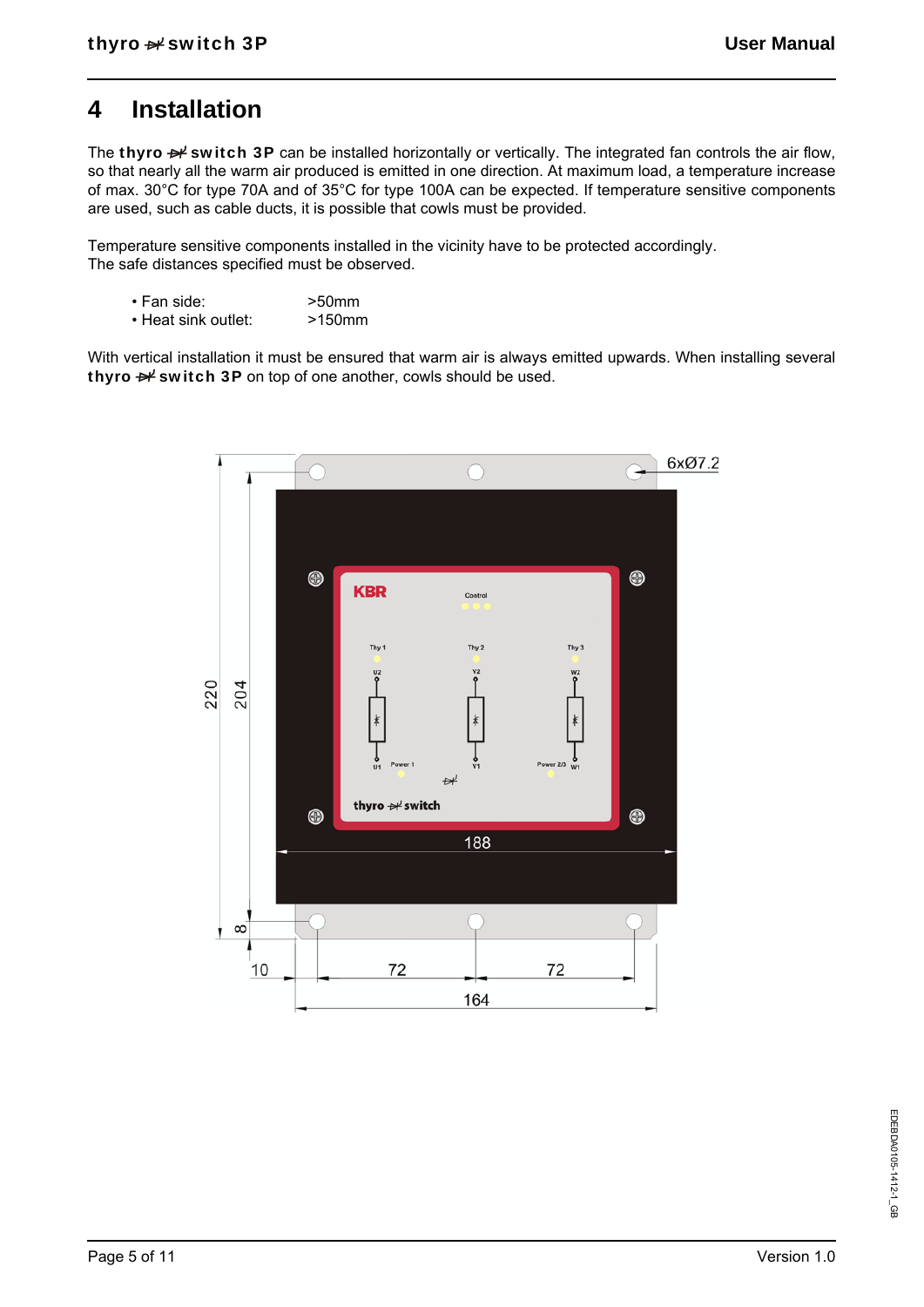### **5 Connection**

With a phase compensation the **THYRD**  $\nrightarrow$  **SWITCH 3P** must be selected after the line-to-line voltage, i.e.:

- 1 phase compensation in the 690V/400V net needs thyro  $\rightarrow$  switch 3ph-690/400-50-100
- 1 phase compensation in the 400V/230V net needs thyro  $\rightarrow$  switch 3ph-400/230-50-100

### **5.1 Alternating current compensation against zero-leaders**



Switching example for 3 alternating current stages between L1 and N.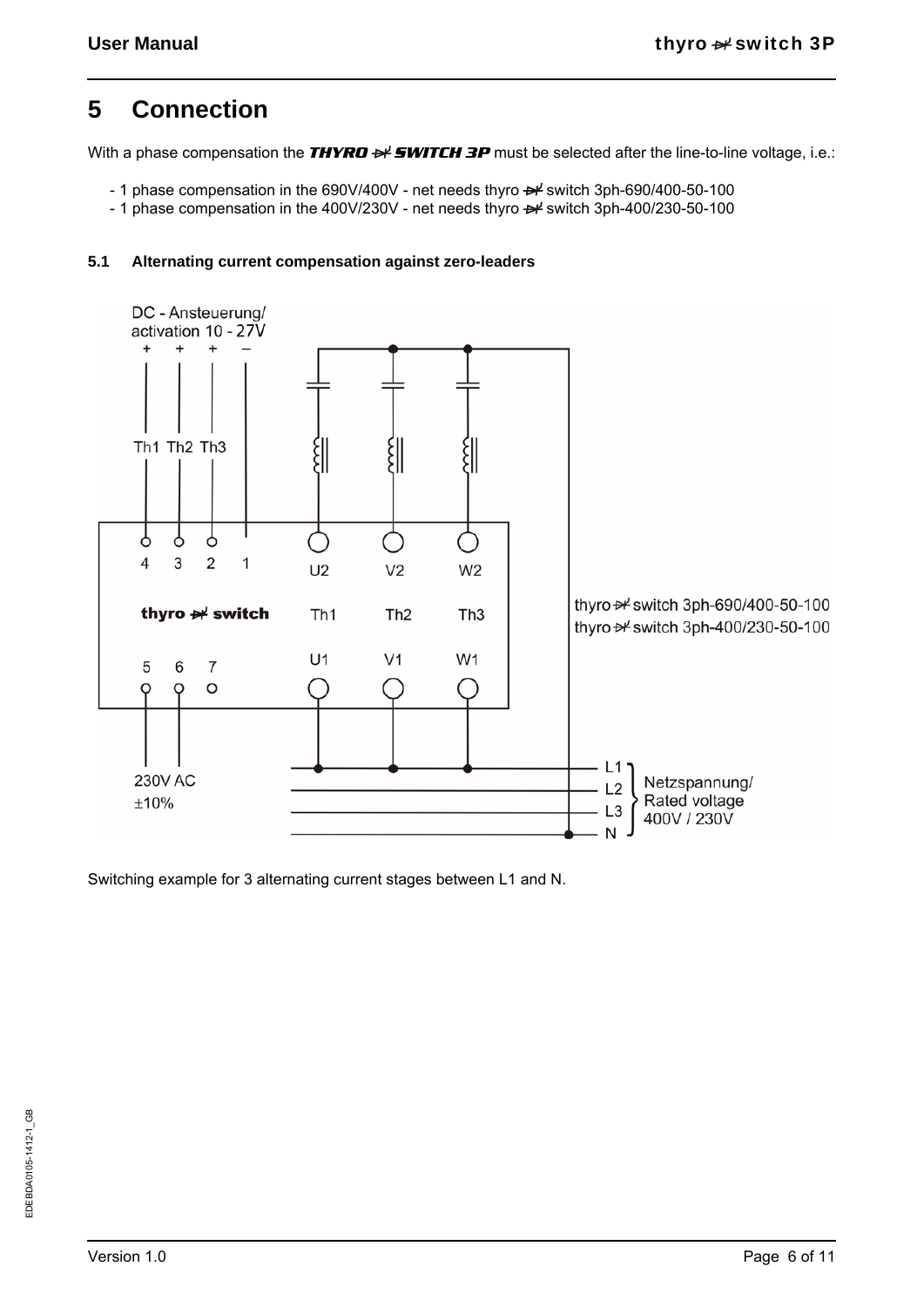### **5.2 Alternating current compensation phase against phase** (only in the 400/230V Net)



Switching example for 3 alternating current stages between L1 and L2 / L2 and L3 / L3 and L1.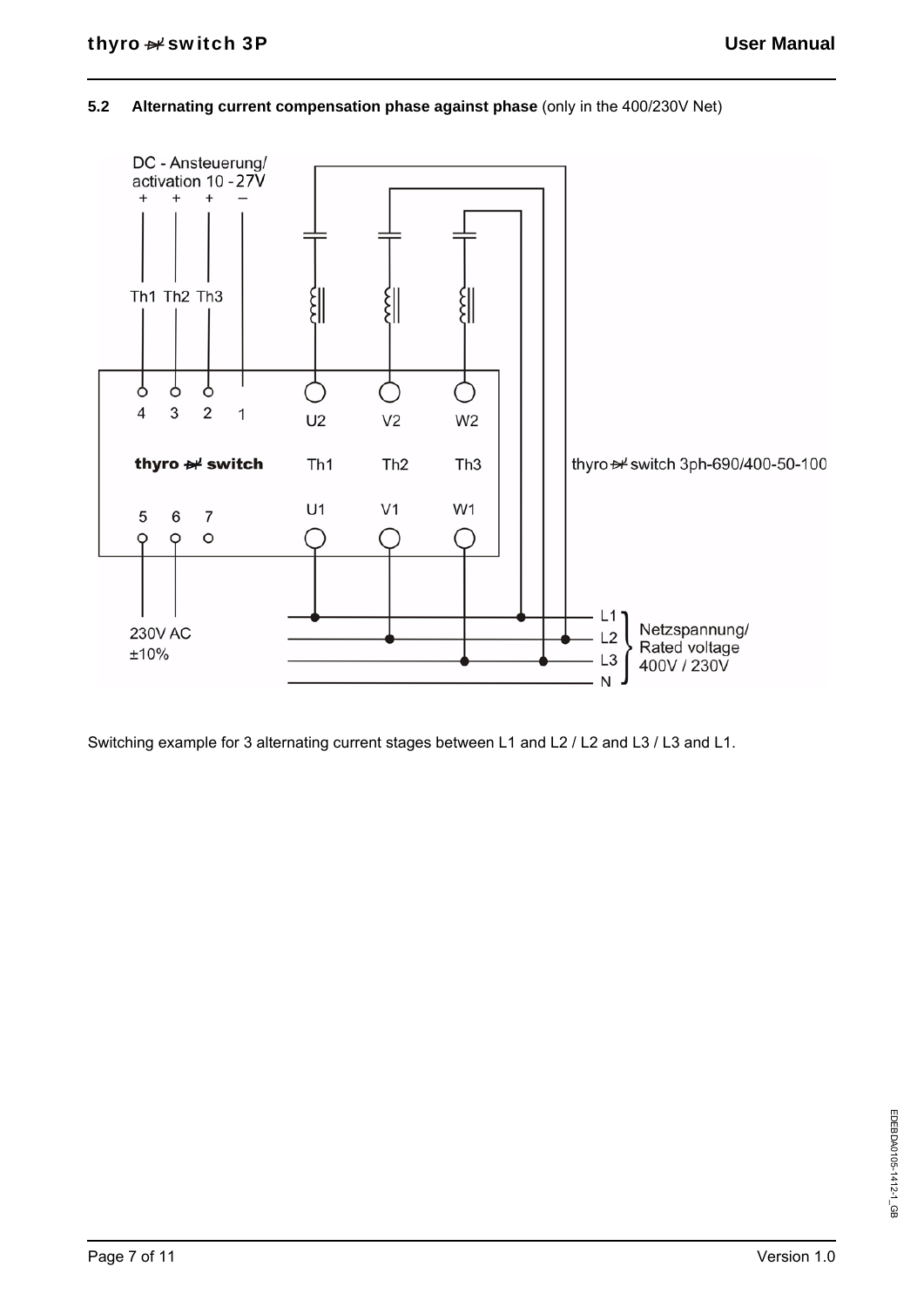### **5.3 Three-phase current compensation 690V**



**Attention!** The neutral wire must be attached and currentload-carrying.

The gating for three-phase current compensation takes place at the same time on all 3 control inlets (1-3).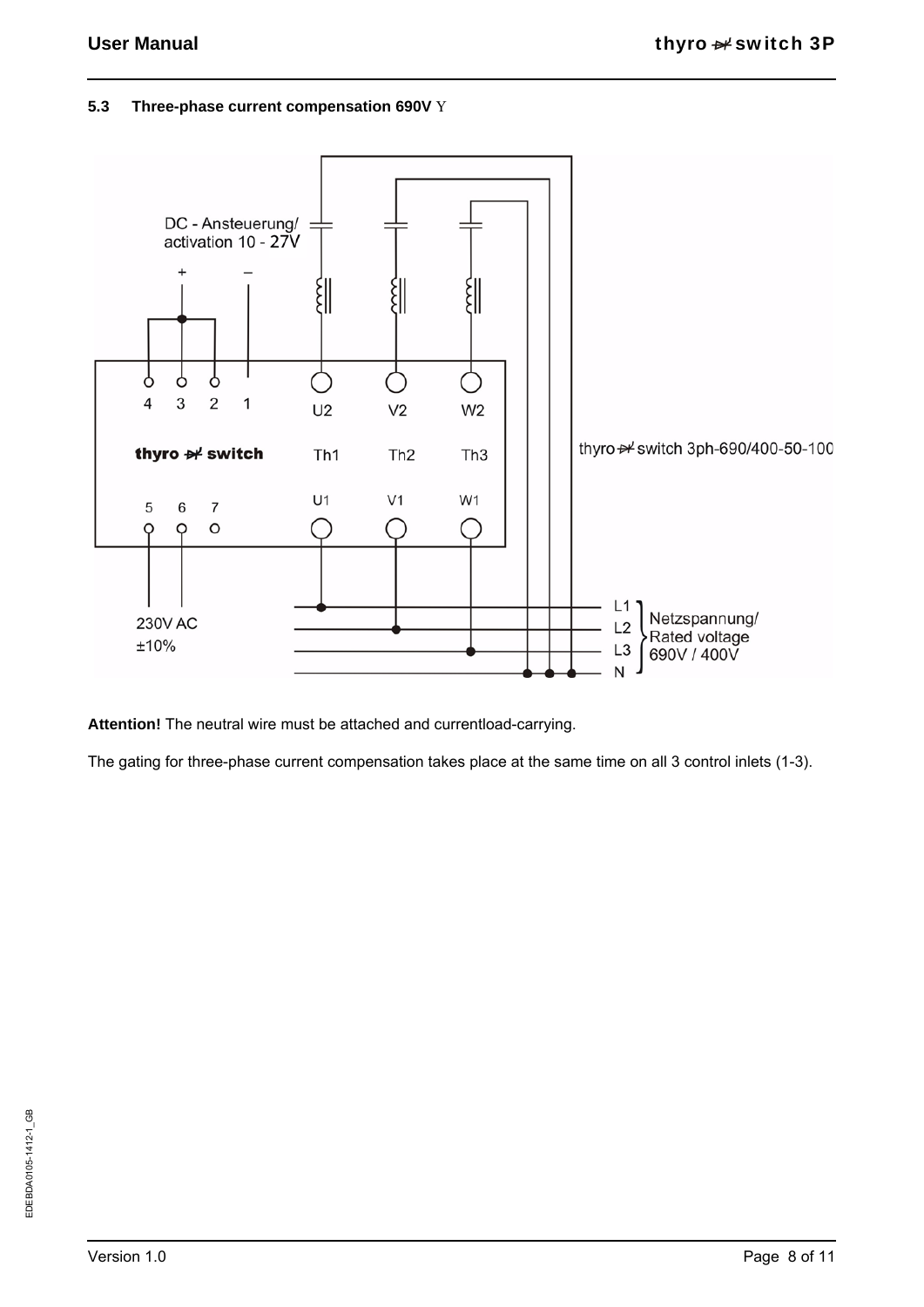For the connection of the load current with **insulated** crimping cable lugs with 8mm rings, terminal studs are envisaged that must be tightened with a torque of 5.5 - 6Nm. The cable lugs must be exactly vertical to the conducting plate. When laying leads, you should ensure that the connection leads are not heated up directly by the exhaust from the heat sinks. As load fuses, fuse units for the protection of semiconductors must be used. Project planning of their size must be made according to the connected capacitive load. You must ensure that the equipment grounding conductor is connected correctly. The equipment grounding conductor connection in the form of an M6 hexagon bolt is located on the heat sink beneath the connections for the capacitor and is labeled with the PE conductor sign  $\oplus$ .

For reactor-protected equipment it is absolutely essential that the **thyro**  $\forall$  **switch 3P** is connected in series before inductor and capacitor.

| Terminal $4 (+)$ : | $ightharpoonup$ Thy 1                                                          |
|--------------------|--------------------------------------------------------------------------------|
| $3 (+)$            | $ightharpoonup$ Thy 2                                                          |
| $2 (+)$            | $ightharpoonup$ Thy 3                                                          |
| 1 $(-)$            | $\Rightarrow$ in accordance with connection<br>(see design on page 6, 7 and 8) |

**Terminal 5 and 6:** The supply voltage 207-253V AC with 50 or 60Hz is connected to terminals 5 and 6. *(see design on page 6, 7 and 8)*

### **6 Commissioning**

- 1. Check the correct connections of the thyro  $\forall$  switch 3P
- 2. Attach plastic housing
- 3. Switch on supply voltage ("Power" LED lights up)
- 4. Possible test of gating by the controller ("Control" LED lights up and fan starts up)

|  | Control on the left $\Rightarrow$ LED on the left (Thy 1) $\Rightarrow$ Fan on the left starts up                      | (Terminal 1-4) |
|--|------------------------------------------------------------------------------------------------------------------------|----------------|
|  | Control in the center $\Rightarrow$ LED in the center (Thy 2) $\Rightarrow$ F an in the right starts up (Terminal 2-4) |                |
|  | Control on the right $\Rightarrow$ LED on the right (Thy 3) $\Rightarrow$ Fan on the right starts up (Terminal 3-4)    |                |

- **Note:** The operational current may only be released for the initial commissioning if no gating takes place, that is, the **thyro**  $\forall$  **switch 3P** is switched off.
- 6. Connecting operational current
- 7. Release controller (for gating and correct function, "Power 1" and "Power 2/3", "Control 1-3", "Thy 1", "Thy 2" and "Thy 3" light up)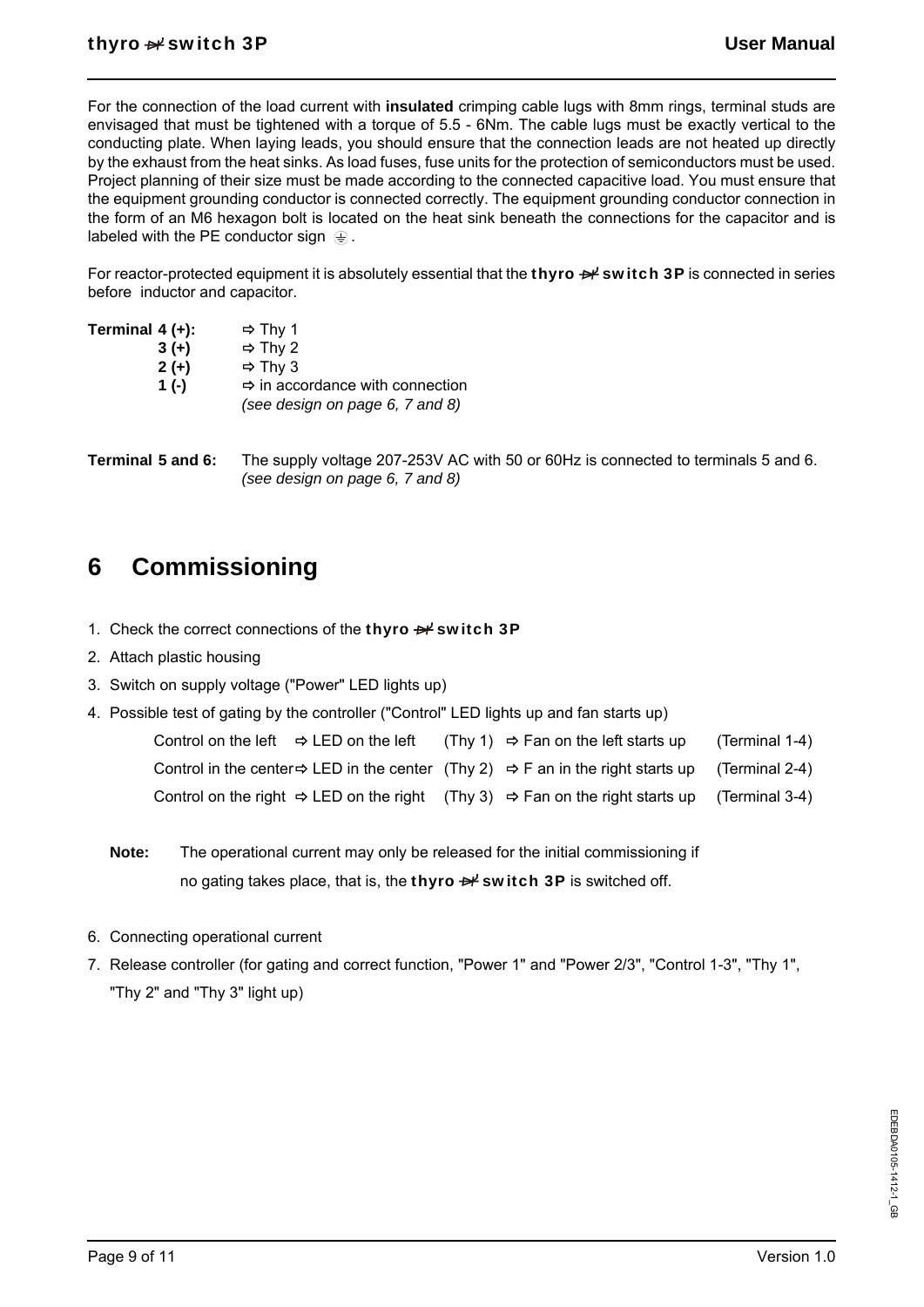## **7 Power limitation depending on ambient temperature**

Not required.

### **8 Type Overview**

| <b>Type</b>                                   | <b>Artikelnummer</b>      | Voltage               | <b>Frequency</b> | <b>Current</b> |
|-----------------------------------------------|---------------------------|-----------------------|------------------|----------------|
| thyro - switch 3ph-690/400-50-100             | V108-20-0001              | 690V/400V Y/ $\Delta$ | $50$ Hz          | $100A*$        |
| thyro <b>+ switch</b> 3ph-690/400-60-100      | V108-20-0002              | 690V/400V Y/A         | 60Hz             | 100A           |
| thyro <b>+ switch 3ph-690/500-50-70</b>       | V <sub>108</sub> -20-0003 | 690V/500V Y/A         | $50$ Hz          | 70A            |
| thyro <b>++</b> switch 3ph-690/500-60-70      | V <sub>108</sub> -20-0004 | 690V/500V Y/A         | 60Hz             | 70A            |
| thyro -> switch 3ph-400/230-50-100            | V <sub>108</sub> -20-0005 | 400V/230V Y/A         | $50$ Hz          | $100A*$        |
| thyro <b>+ switch 3ph-400/230-60-100</b>      | V <sub>108</sub> -20-0006 | 400V/230V Y/ $\Delta$ | 60Hz             | 100A           |
| thyro $\rightarrow$ switch 3ph-240/140-50-100 | V108-20-0007              | 240V/140V Y/ $\Delta$ | $50$ Hz          | 100A           |
| thyro $\rightarrow$ switch 3ph-240/140-60-100 | V <sub>108</sub> -20-0008 | 240V/140V Y/ $\Delta$ | 60Hz             | 100A           |

\* Standard

Special voltages and currents on request.

## **9 Declaration of Conformity**

### **ENGLISH CE DECLARATION OF CONFORMITY**

We declare that we have sole responsibility that this product (see table) meets the regulations of Directives 73/ 23/EEC and 89/336/EEC\* and complies with the following standards or reference documents:

| EN 61010-1:2001; | EN61010-1/B1:2002; EN 61010-1/B2:2004; |                    |                   |
|------------------|----------------------------------------|--------------------|-------------------|
|                  | EN 61000-6-1:2002; EN 61000-6-2:2002;  | EN 61000-6-3:2002; | EN 61000-6-4:2002 |